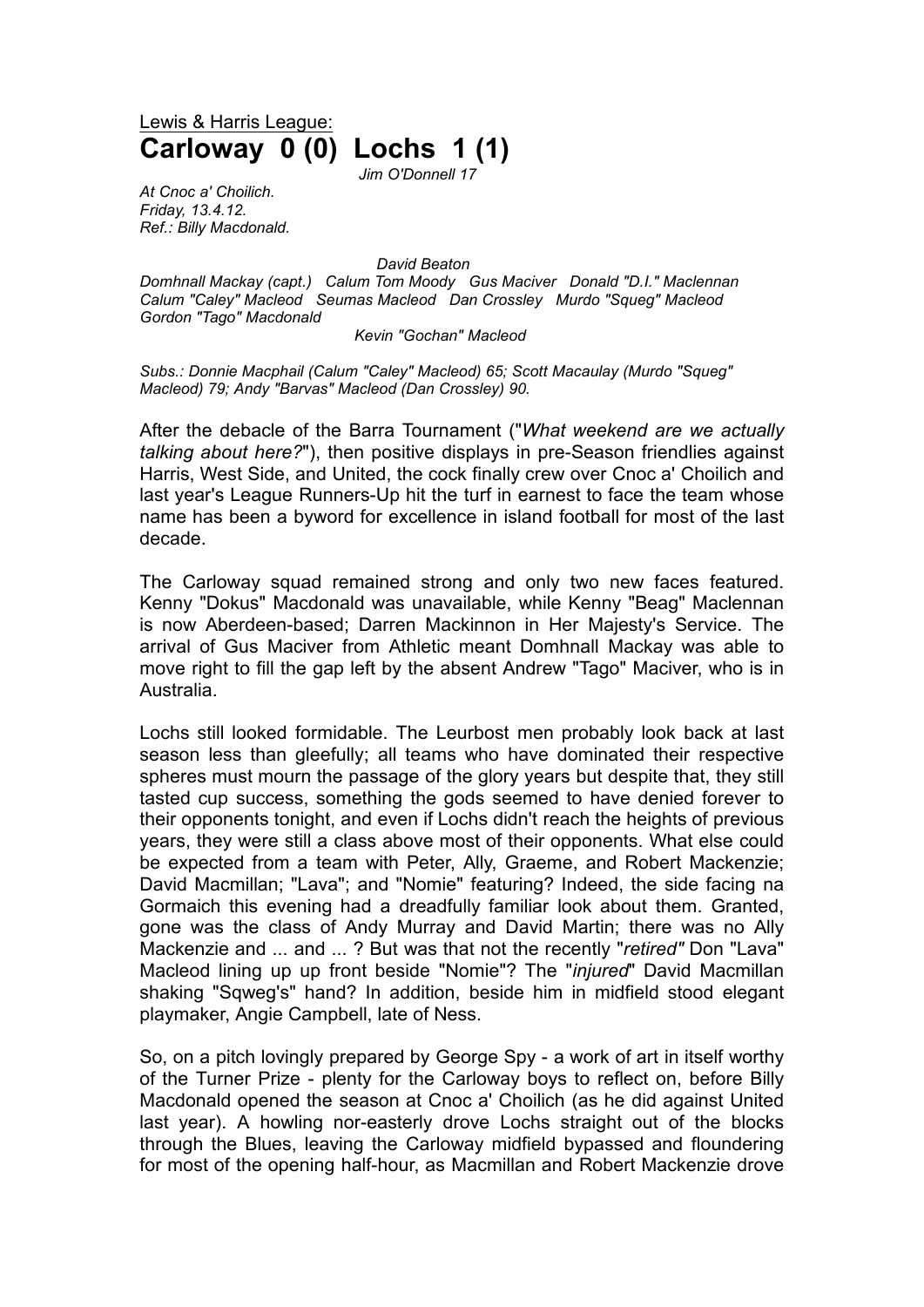through the centre and Peter Mackenzie, in best Richard Gough-mode, created oceans of space on the right to supply the ever-elusive "Nomie", who in turn regularly set up the bullets for "Lava" to fire.

On 3 minutes a Seumas Macleod foul on Peter Mackenzie, 20 metres out, slightly right, produced a glorious David Beaton block, low to his right, to deny the sweetest of strikes by Macmillan. Minutes later, a short pass-back from Gus Maciver led to another brilliant block by the goalkeeper, followed by a defensive scramble to clear, before Lochs once more broke, this time down the right to the bye-line, but the cut-back was cleared for a corner. From this, the ball broke out to Peter Mackenzie but his snap-shot broke wide for yet another corner, which came to nothing. At this stage quick tackling and spreading, unified forward movement, *a la* the vintage Lochs every other team feared, were denying possession to the Carloway midfield, despite Dan Crossley's and Seumas Macleod's best efforts, hence nullifying any forward threat, and pressuring the defence into loss of shape, hasty tackling, and unnecessary fouls in dangerous positions.

On 13 minutes another Macmillan free-kick, 20 metres out on the right, was pushed away to his right by Beaton, then seemed to come back off the inside of his right-hand post to an unmarked "Lava" 8 metres out, but his reflex drive somehow went wide of goal. Four minutes later, and yet another free-kick, this time taken by "Nomie", out on the right wing, led to the opener. The ball broke down inwards off the challenging line-up and in the ensuing scramble, David Macmillan appeared to touch it on, before Jim O'Donnell helped it home. Untidy but they all count.

The Lochs onslaught abated slightly after this and Carloway, at last, managed to grind their way forward, and a war of attrition developed in the centre of the park. However, it was fully 25 minutes on the clock before na Gormaich's first, and only, first-half chance was to materialise: a corner on the right found "Sqweg" on the right corner of the Lochs' box and his delicate cross was headed just over by Moody charging in on the left. But the Blues were still struggling to impose themselves in midfield to create, and lack of a penalty box presence meant opportunities were non-existent. Indeed, Lochs could well have added to their total: on 37 minutes a breaking ball off the Carloway defence found Peter (Junior) Mackenzie storming forward to drive it just over from 22 metres. On 43 minutes a Peter Mackenzie free-kick, just inside the Carloway half on the right, was reverse-nodded back by "Lava" to "Nomie", but the usually sure-fire striker screwed his shot wide to the right from 16 metres.

The proverbial game of two halves, or maybe the wind was more of a participant than the spectators had realised. The two sides appeared to have switched jerseys at half-time, or someone had slipped bromide into the Maroons' half-time tea. Lochs largely disappeared as an attacking force in the second half and Carloway finally established a presence in their opponents' half. Domhnall Mackay replaced Peter Mackenzie as Richard Gough while "Tago" was to perform a convincing impersonation of Francisco Gento. Immediately the latter burst down the left, before cutting inwards to set up a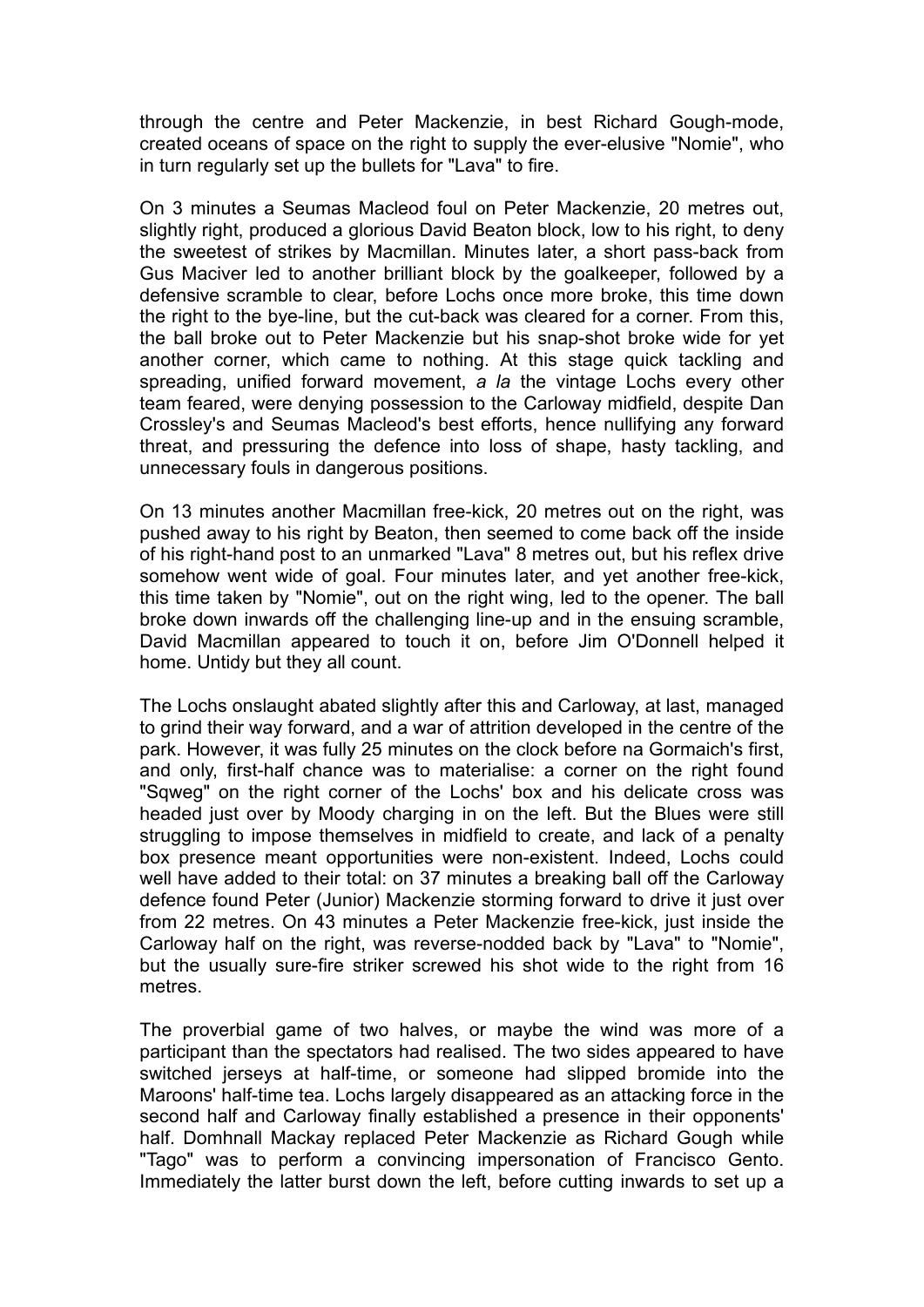Seumas Macleod drive from 22 metres, which Cameron Houston tipped over. Three minutes later Crossley broke free on the right but his low cross from the bye-line saw Seumas Macleod's attempted conversion from 8 metres beaten away for a corner by Houston. Carloway had all the play now in an error-strewn half, as the wind played havoc with any ball above waist-height, though the Lochs back men were protecting Houston well. On 63 minutes an enormous Seumas Macleod free-kick from just inside the Lochs' half went skiting right through on the wet turf to thump into Houston's chest, but the keeper reacted first under pressure to drop on the ball.

It was the 81st minute before na Gormaich's next sight of goal: a deadly "Tago" free-kick 20 metres out on the right was nodded on by "Gochan", but touched past on the left. From the resultant corner the ball broke down at the near post, was cleared off the line to Mackay on the left, and his chip back in was flicked just past Houston's right-hand post. Then with 5 minutes to go, almost the sucker-punch, courtesy of "Nomie", as he broke at speed down the right to send a vicious low cross whizzing across the Blues's 6-metre line, marginally too far in front of the arriving strike force. On 88 minutes a "Tago" free-kick in the centre, 22 metres out, flew over, but despite an unprecedented 7 minutes of stoppage time, that was to be the final chance of the game.

The unrelenting wind killed off any chance that this might be a quality confrontation, but confrontation it still was. Last season witnessed Carloway's first home League victory over Lochs since 1994 and initiated a season that saw the latter's grip on island football slacken. The men in blue hoped to supersede the champions as the dominant local outfit but the Bacachs slipped in "*atween the twa*". An additional fear was that the Blues might "*have scotched the snake, not kill'd it*". That was partially true tonight: Graeme and Peter (Junior) Mackenzie rendered any Carloway attack ineffectual throughout, while Peter and Robert Mackenzie, Angie Campbell, and David Macmillan were outstanding in attack in the first half and formidable in augmenting the defence in the second; "Nomie" was his usual Wiltord pain in the neck to the Carloway defence, although he suffered from lack of support in the second.

The main worry Lochs have to think on after this is how completely they disappeared as a force in the game in the second half. For the Blues, the same problems were manifest, allbeit in reverse. The back four - Domhnall Mackay, Calum Tom Moody, Gus Maciver, and "D.I." Maclennan - were immense throughout (when are they ever not?), while David Beaton was razor-sharp behind them. However, things simply did not happen in front of them; Dan Crossley, Seumas Macleod, "Tago" and "Gochan" ran themselves to a standstill but without effect in the first half, and in the second half, though wind-assisted, pluck and drive were the dominant features, without shape or game-plan. The isolated guile of "Tago" and late-arriving creativity of Donnie Macphail could not compensate for the lack of a tight organization in an admittedly combative midfield or for no threatening presence in the opposition box.